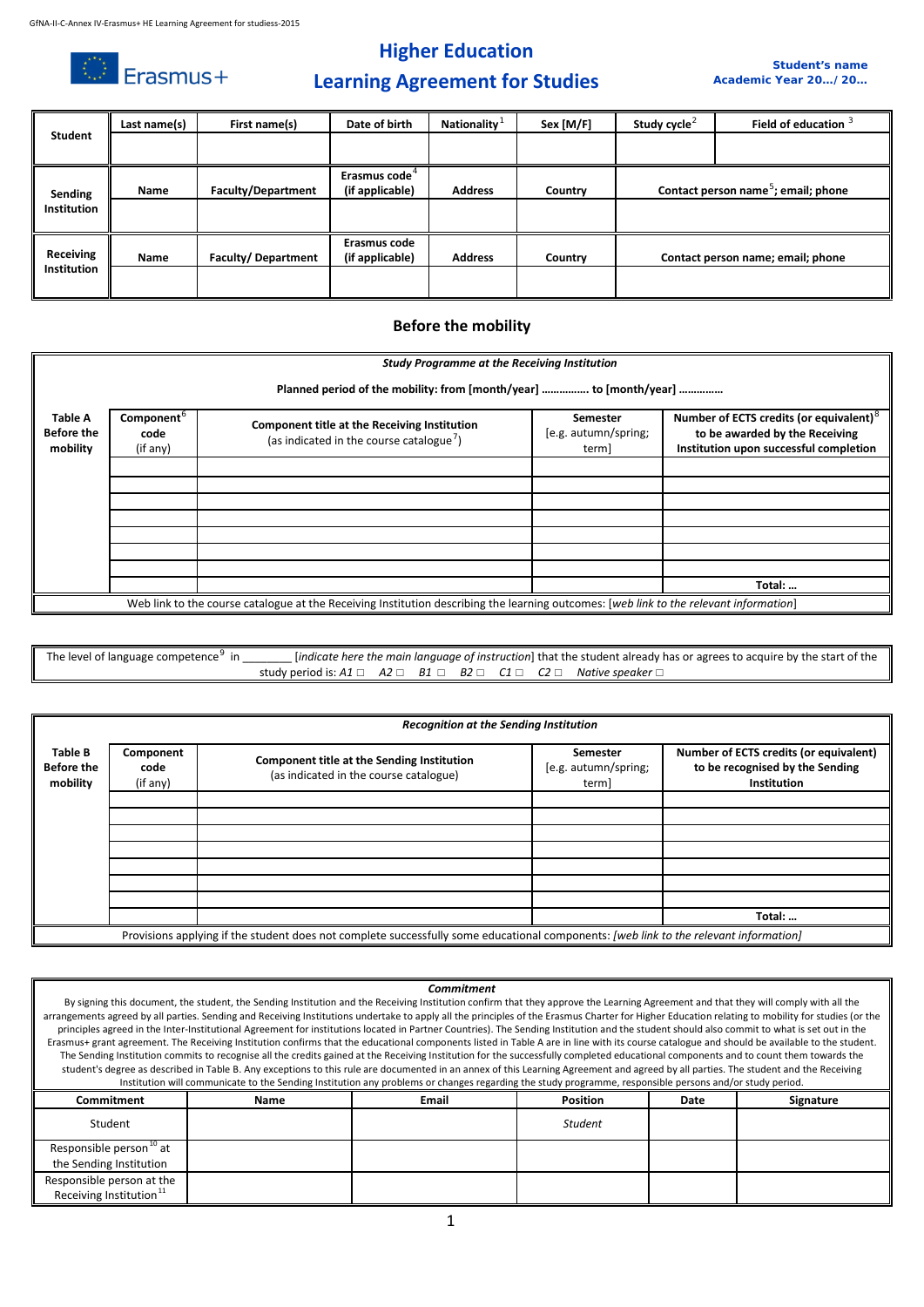

# **Higher Education Learning Agreement for Studies**

### **During the Mobility**

|                                    | <b>Exceptional changes to Table A</b><br>(to be approved by e-mail or signature by the student, the responsible person in the Sending Institution and the responsible person in the Receiving Institution) |                                                                                           |                                                     |                                            |                                 |                                                     |  |
|------------------------------------|------------------------------------------------------------------------------------------------------------------------------------------------------------------------------------------------------------|-------------------------------------------------------------------------------------------|-----------------------------------------------------|--------------------------------------------|---------------------------------|-----------------------------------------------------|--|
| Table A2<br>During the<br>mobility | Component<br>code<br>(if any)                                                                                                                                                                              | Component title at the Receiving<br>Institution<br>(as indicated in the course catalogue) | <b>Deleted</b><br>component<br>[tick if applicable] | Added<br>component<br>[tick if applicable] | Reason for change <sup>12</sup> | Number of<br><b>ECTS</b> credits<br>(or equivalent) |  |
|                                    |                                                                                                                                                                                                            |                                                                                           | ⊠                                                   |                                            | Choose an item.                 |                                                     |  |
|                                    |                                                                                                                                                                                                            |                                                                                           |                                                     | ⊠                                          | Choose an item.                 |                                                     |  |

|                                                                                                                                                                    | Exceptional changes to Table B (if applicable)<br>(to be approved by e-mail or signature by the student and the responsible person in the Sending Institution) |                                                     |                                            |                                        |  |  |  |
|--------------------------------------------------------------------------------------------------------------------------------------------------------------------|----------------------------------------------------------------------------------------------------------------------------------------------------------------|-----------------------------------------------------|--------------------------------------------|----------------------------------------|--|--|--|
| Table B2<br>Component<br><b>Component title at the Sending Institution</b><br>During the<br>code<br>(as indicated in the course catalogue)<br>mobility<br>(if any) |                                                                                                                                                                | <b>Deleted</b><br>component<br>[tick if applicable] | Added<br>component<br>[tick if applicable] | Number of ECTS credits (or equivalent) |  |  |  |
|                                                                                                                                                                    |                                                                                                                                                                |                                                     |                                            |                                        |  |  |  |
|                                                                                                                                                                    |                                                                                                                                                                |                                                     |                                            |                                        |  |  |  |

### **After the Mobility**

|                                  | <b>Transcript of Records at the Receiving Institution</b>                           |                                                                                        |                                                                         |                                                     |                                                                  |  |  |  |  |
|----------------------------------|-------------------------------------------------------------------------------------|----------------------------------------------------------------------------------------|-------------------------------------------------------------------------|-----------------------------------------------------|------------------------------------------------------------------|--|--|--|--|
|                                  | Start and end dates of the study period: from [day/month/year]  to [day/month/year] |                                                                                        |                                                                         |                                                     |                                                                  |  |  |  |  |
| Table C<br>After the<br>mobility | Component<br>code<br>(if any)                                                       | Component title at the Receiving Institution<br>(as indicated in the course catalogue) | Was the component<br>successfully completed<br>by the student? [Yes/No] | <b>Number of ECTS</b><br>credits<br>(or equivalent) | <b>Grades received</b><br>at the Receiving<br><b>Institution</b> |  |  |  |  |
|                                  |                                                                                     |                                                                                        |                                                                         |                                                     |                                                                  |  |  |  |  |
|                                  |                                                                                     |                                                                                        |                                                                         |                                                     |                                                                  |  |  |  |  |
|                                  |                                                                                     |                                                                                        |                                                                         | Total:                                              |                                                                  |  |  |  |  |

|                                         | <b>Transcript of Records and Recognition at the Sending Institution</b>             |                                                                                                    |                                                                |                                                                           |  |  |  |  |
|-----------------------------------------|-------------------------------------------------------------------------------------|----------------------------------------------------------------------------------------------------|----------------------------------------------------------------|---------------------------------------------------------------------------|--|--|--|--|
|                                         | Start and end dates of the study period: from [day/month/year]  to [day/month/year] |                                                                                                    |                                                                |                                                                           |  |  |  |  |
| <b>Table D</b><br>After the<br>mobility | Component<br>code<br>(if any)                                                       | Title of recognised component at the Sending Institution<br>(as indicated in the course catalogue) | <b>Number of ECTS credits</b><br>(or equivalent)<br>recognised | Grades registered at the<br><b>Sending Institution</b><br>(if applicable) |  |  |  |  |
|                                         |                                                                                     |                                                                                                    |                                                                |                                                                           |  |  |  |  |
|                                         |                                                                                     |                                                                                                    |                                                                |                                                                           |  |  |  |  |
|                                         |                                                                                     |                                                                                                    | Total:                                                         |                                                                           |  |  |  |  |